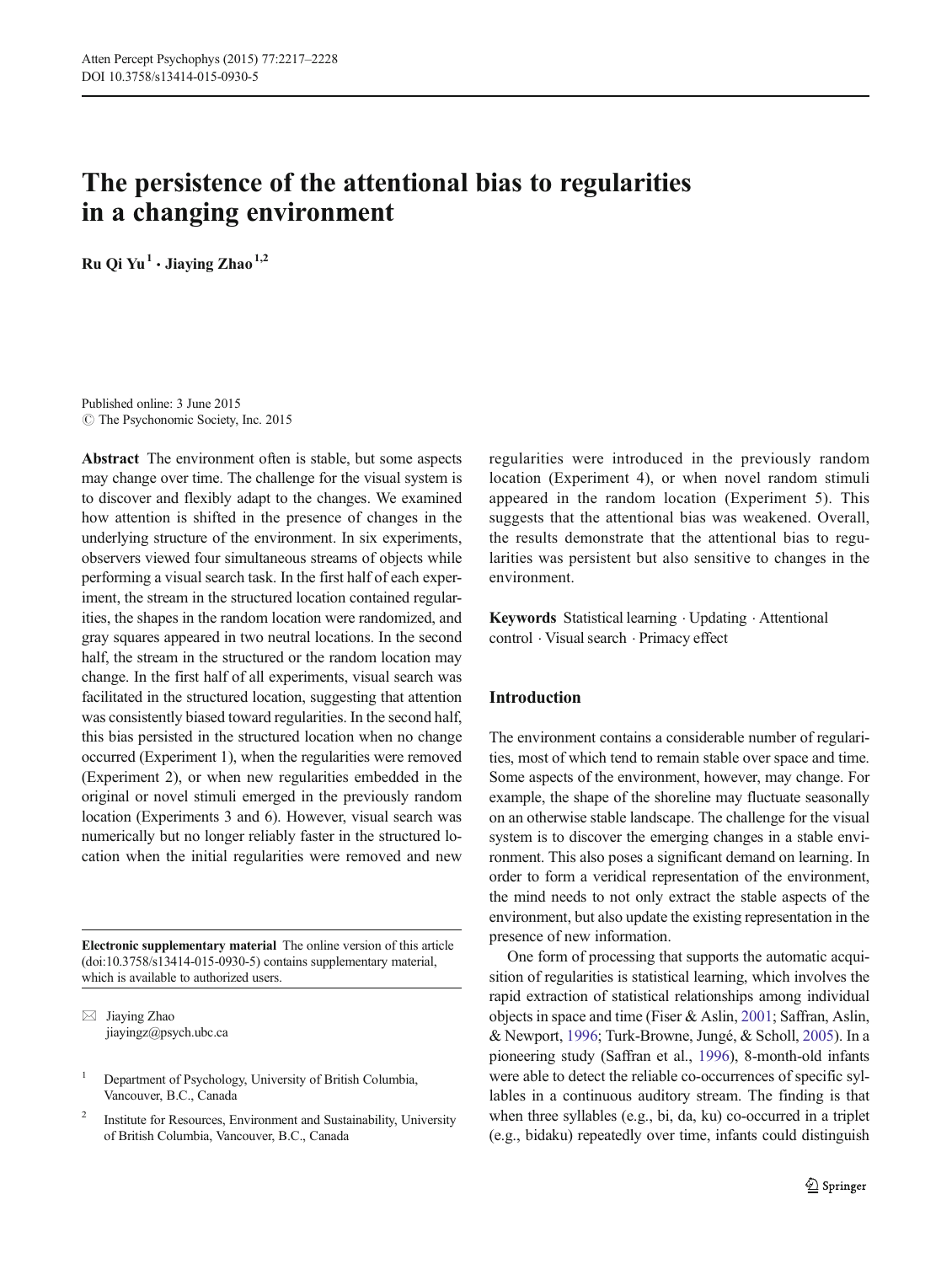the specific triplet order from the same syllables presented in a different order. In addition to auditory stimuli, statistical learning operates in multiple sensory modalities (Conway & Christiansen, [2006](#page-10-0); Fiser & Aslin, [2001](#page-10-0)) and many feature dimensions (Chun & Jiang, [1998](#page-10-0); Turk-Browne, Isola, Scholl, & Treat, [2008\)](#page-11-0).

Statistical learning occurs incidentally to ongoing tasks (Turk-Browne, Scholl, Johnson, & Chun, [2010\)](#page-11-0), without explicit awareness or conscious intent (Baker, Olson, & Behrmann, [2004;](#page-10-0) Turk-Browne et al., [2005](#page-10-0)), and can interfere with ongoing tasks (Zhao, Ngo, McKendrick, & Turk-Browne, [2011\)](#page-11-0). One mechanism that allows statistical learning is attention, such that learning only occurs for attended stimuli (Campbell, Zimerman, Healey, Lee, & Hasher, [2012](#page-10-0); Turk-Browne et al., [2005](#page-10-0)). Moreover, attention is automatically and implicitly biased toward regularities during statistical learning, which may support further extraction of regularities (Zhao, Al-Aidroos, & Turk-Browne, [2013](#page-11-0)). Specifically, four independent streams of objects were presented continuously and synchronously in four spatial locations around a central fixation point (Zhao et al., [2013\)](#page-11-0). One stream contained a structured sequence of objects in which three objects reliably co-occurred in a specific order, similar to the syllable triplet in Saffran and colleagues' study [\(1996\)](#page-10-0). The other three streams contained objects presented in a random order. The four steams were occasionally interrupted by a visual search array in which a target and three distractors appeared in the four locations. The target appeared in each location with equal frequency, so the structured stream was not predictive of target location. Participants viewed the four object streams, and when the search array was presented, they searched for the target in the array and discriminated its orientation. Participants were faster to detect the target when it appeared in the location containing the structured stream than in locations with random streams, even though the regularities were irrelevant to the task. The finding suggests that attention was biased toward to the spatial location containing regularities.

What remains to be understood is how the visual system updates the allocation of attention in the presence of changes of the underlying structure in the environment. Recent studies have suggested that the learning of regularities is subject to a primacy effect (Gebhart, Aslin, & Newport, [2009;](#page-10-0) Jungé, Scholl, & Chun, [2007](#page-10-0); Jiang, Swallow, Rosenbaum, & Herzig, [2013](#page-10-0); Lew-Williams & Saffran, [2012](#page-10-0)). For example, in one study (Gebhart et al., [2009](#page-10-0)) participants were first exposed to one artificial language containing syllables that reliably co-occurred in a specific order. They were later exposed to a second language that contained a new set of syllables that co-occurred in a different order. Participants were able to identify the co-occurring syllables in the first language, but not in the second language. This suggests that learning the regularities in the first language blocks learning of the second

language. However, participants did successfully learn the second language if there was an explicit pause cue between the two languages or if the exposure to the second language was sufficiently long (Gebhart et al., [2009](#page-10-0)).

The initial exposure to regularities can prioritize the processing of the regularities (Zhao et al., [2013\)](#page-11-0), even when the regularities are no longer present (Jiang et al., [2013;](#page-10-0) Jiang, Won, & Swallow, [2014](#page-10-0)). In a probabilistic cueing study, participants detected a target which was more likely to appear in one quadrant (rich quadrant) than in other quadrants (sparse quadrants), and the detection was faster when the target appeared in the rich quadrant than in the sparse quadrants (Jiang et al., [2013\)](#page-10-0). Importantly, target detection remained faster in the rich quadrant when the target was equally likely to appear in any quadrant. This suggests that attention persisted in the rich quadrant even when the quadrant was no longer predictive of the target.

The persistence of attention to the initial regularities provides an explanation of the primacy effect in statistical learning. That is, the initial exposure to regularities may prevent attention from being reallocated to new regularities, and therefore block subsequent learning of the new regularities. This raises an important question of how the attentional prioritization of regularities is updated during statistical learning when the underlying regularities change. Based on previous studies on probabilistic cueing, one prediction is that attention is persistently drawn to the initial regularities. However, in probabilistic cueing tasks, the regularities were helpful for the visual search task (i.e., the rich quadrant predicted target location). This could explain the persistence of the attentional bias to regularities. In contrast, the regularities during statistical learning were completely irrelevant to the search task (Zhao et al., [2013\)](#page-11-0). Thus, it is possible that attention may not persist with the initial regularities in the context of change. In other words, the attentional bias to regularities may be flexibly updated when the regularities change.

The goal of our current study was to examine the persistence or the robustness of the attentional bias to regularities during statistical learning in the presence of new information. To directly test how attention is maintained and updated when the underlying regularities change, we revised the paradigm used in Zhao et al. ([2013](#page-11-0)) and conducted six experiments. In the revised paradigm, participants viewed four simultaneous object streams in four locations on the screen, while performing an occasional visual search task. A target appeared in each location with equal probability and participants searched for the target and discriminated its orientation. The purpose of the visual search task was to gauge the allocation of attention across the four locations.

In the first half of each experiment, one stream was structured containing regularities (i.e., object triplets), one stream was random, and two streams were neutral. The neutral streams served as a baseline to examine whether attention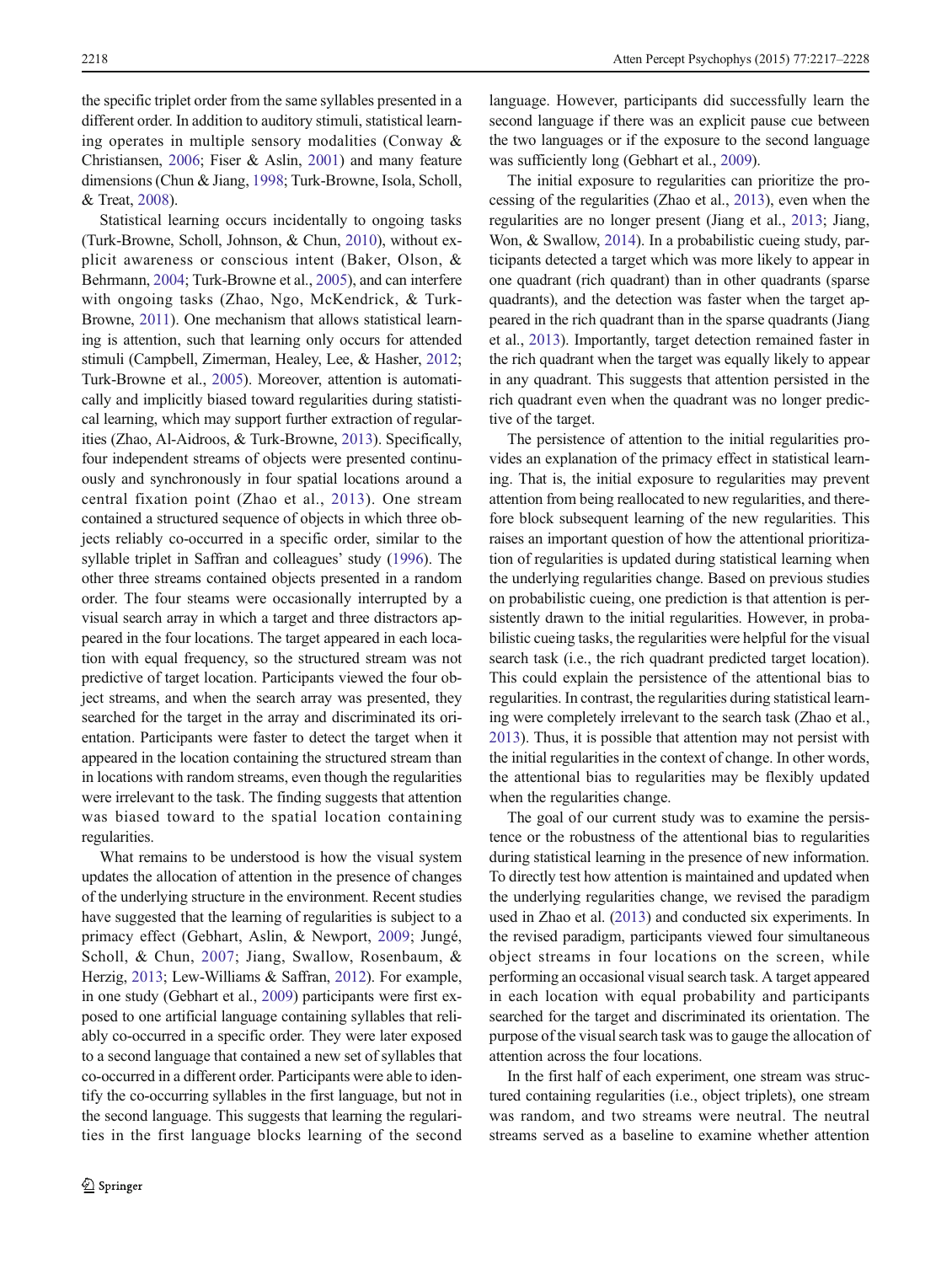was enhanced in the structured stream or suppressed in the random stream. To assess the persistence of the attentional bias to regularities, in the second half we introduced various changes to the structured stream, the random stream, or both. Specifically, as a baseline no change occurred in any stream (Experiment [1\)](#page-3-0), the initial regularities were removed in the structured stream (Experiment [2\)](#page-4-0), new regularities emerged in the random stream (Experiment [3](#page-5-0)), the initial regularities disappeared and new regularities emerged (Experiment [4\)](#page-6-0), novel random objects appeared in the random stream (Experiment [5\)](#page-7-0), or new regularities embedded in novel objects appeared in the random stream (Experiment [6\)](#page-8-0). These experiments sought to characterize the persistence of the attentional bias to regularities in the presence of new information.

# General method

This section described the methods common in all six experiments. In each experiment, the first half was identical. The second half differed across experiments and was described separately in each experiment.

#### **Participants**

A total of 176 undergraduate students (122 females, 54 males, mean age  $= 20.7$  years, standard deviation  $[SD] = 2.9$ ) from the University of British Columbia (UBC) participated in the experiments. Participants were recruited from the Human Subject Pool from the Department of Psychology and were randomly assigned to each experiment. All participants provided written informed consent. All studies reported here have been approved by the UBC Behavioral Research Ethics Board. Participants received course credit in return for their participation.

## Apparatus

In all experiments, participants were seated 50cm from a computer monitor (refresh rate = 60 Hz). Stimuli were presented using MATLAB and the Psychophysics Toolbox.

# Stimuli

In the first half of each experiment, the stimuli consisted of objects subtending 3.3° on a white background presented in four streams, in the top, bottom, left, and right locations on the screen. Each location was centered 5.1° from fixation, marked by a black outline. The stimuli in the streams in two opposing

locations (either top and bottom, or left and right, randomly determined and remained constant for each participant) were selected from two sets of nine black shapes (Fig. [1a\)](#page-3-0). In one location, the stream was *structured*, whereas in the opposite location the stream was random. In the structured stream, the nine shapes were randomly assigned to three triplets (ABC, DEF, GHI). In each triplet, the three shapes always appeared in the same order. Each triplet was repeated 25 times in a pseudorandom order without back-to-back repetition of the same triplet (ABCGHIDEFABC...). In the random stream, the nine shapes appeared in a random order, and each shape was repeated 25 times without back-to-back repetition of the same shape. The streams in the remaining two locations were neutral, containing only gray squares (Figure [1a](#page-3-0)). The purpose of the neutral streams was to examine whether attention was enhanced in the structured location, or suppressed in the random location. The shapes and the gray squares appeared simultaneously and synchronously, resulting in four objects appearing in four locations per trial. This produced 225 trials  $(9\times25)$ , with the frequency of each shape equated within and between the structured and the random streams.

The four streams were interrupted occasionally and randomly by a visual search array (Figure [1b\)](#page-3-0). Each array contained one target and three distractors appearing simultaneously and randomly in the four locations. The target was a "T" rotated 90° (pointing left) or  $-90^\circ$  (pointing right). The distractors were "L"s rotated  $0^{\circ}$  (pointing right) or  $180^{\circ}$ (pointing left), with the horizontal line randomly offset 20% from the bottom or top of the vertical line. This offset was to increase discrimination difficulty. The pointing directions of the target and distractors were counterbalanced in each array. That is, if the target pointed right, then two distractors pointed left and one distractor right. This ensured that any given distractor did not predict target orientation. The target appeared with equal frequency in each location. Thus, the four streams were completely irrelevant to the visual search task: there was no benefit of attending to the structured stream to find the target, and the target location was not informative about which stream was structured. Moreover, the visual search arrays were randomly interleaved into the streams, so there was no way to predict the onset of the search array, and the onset of the array was not predictable of the triplet structure.

The purpose of the search task was to gauge where attention was allocated across the four locations. For example, if discrimination was faster for targets appearing in the structured location than in the random location, this shows that the structured stream was preferentially attended compared to the random stream, suggesting that attention was drawn to the structured location. The presence of the neutral streams can further tease apart whether attention was enhanced in the structured location (indicated by faster discrimination in the structured location than in the neutral location), or suppressed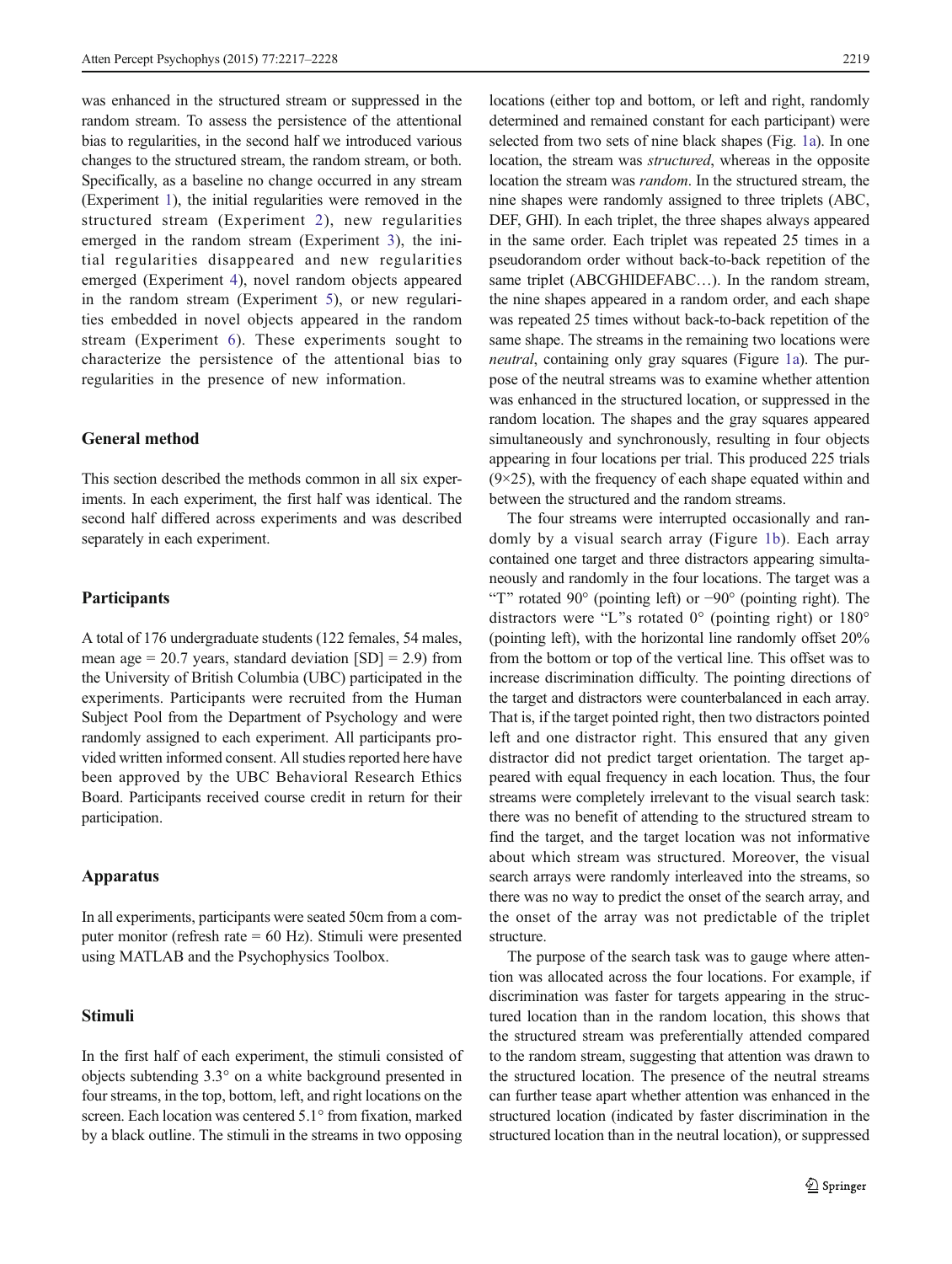<span id="page-3-0"></span>

Fig. 1 General paradigm. (a) In the first half of exposure, streams of objects appeared at the top, bottom, left, and right of fixation. The stream in one location contained temporal regularities (the structured stream). The nine shapes in this stream were grouped into three triplets, whose members always appeared in the same order. The stream opposite the structured stream was random (the random stream), with the nine

in the random location (indicated by faster discrimination in the neutral location than in the random location).

It is important to emphasize that faster target discrimination reflects attentional prioritization of a location, rather than timing differences in the four streams. This is because of three reasons: First, in every trial during exposure, four objects appeared simultaneously in the four locations and disappeared simultaneously. Thus, there was no timing difference in the onset and the offset of the stimuli. Second, the search arrays were randomly interleaved into the stimulus streams, and thus there was no way to predict when the search array would appear. Finally, in each search array, one target and three distractors were randomly and simultaneously presented in the four locations. Thus, there was no way to predict where the target would appear.

#### Procedure

Each experiment consisted of an exposure phase that presented the four streams and visual search trials, and a test phase to assess whether participants could explicitly identify the triplets. The exposure phase consisted of two halves. The first half was identical in all six experiments. The second half differed across experiments. There was no explicit transition from the first to the second halves, and all streams appeared continuously throughout the exposure phase. Participants were not told about the two halves, or any triplets in the structured stream.

During exposure, the four objects from the four streams were presented for 750 ms followed by an interstimulus interval (ISI) for 750 ms. Participants were instructed to fixate at the central cross while attending to all four streams. The occasional visual search trial was presented for 750ms, followed by a minimum ISI of 750 ms. Participants indicated as accurately and quickly as possible whether the target pointed left ('1' key) or right ('0' key). If they did not respond during the search trial presentation or minimum ISI, the screen remained

shapes appearing in a random order. The remaining two streams were neutral and contained only gray squares. (b) These four streams were occasionally interrupted by a visual search array that contained one T target (indicated by an arrow) and three L distractors in the four locations. The target discrimination task involved finding the target T and indicating whether it pointed left or right

blank until response. There were 40 search trials interspersed randomly into the 225 shape trials (none back-to-back), resulting in an average lag of 5.6 trials. In all experiments, participants were first shown five random shape trials and one search trial for practice and to clarify the instructions.

To verify that participants learned the regularities, exposure was followed by a test phase intended to measure the degree of familiarity of the regularities. In each trial, participants viewed two sets of three shapes presented at fixation and separated by a 1,000-ms pause. Each shape appeared for 750 ms followed by a 750-ms ISI. Participants judged whether the first or second set seemed more familiar. One set was a triplet from the structured stream and the other was a foil of three shapes from the same triplet. The foil was constructed by choosing one shape from each triplet (AEI, DHC, GBF). Triplets were tested against each foil twice, for a total of 18 trials (equating frequency of triplets and foils). Successful discrimination of triplets from foils depended on the knowledge of which shapes followed each other during exposure. The order of trials was randomized and whether the triplet or foil appeared first was counterbalanced across trials. After the test phase, debriefing was conducted in all experiments. Participants were asked to report whether they noticed any order in which the stimuli appeared on the screen. In all experiments, none of the participants explicitly reported seeing any order or triplets in the exposure phase, suggesting that the knowledge of the regularities was implicit.

## Experiment 1

In this experiment, the second half of the exposure phase was identical to the first half. Thus, this experiment not only examined whether attention is drawn to the structured stream using this new paradigm, but also provided a baseline for the other experiments where the second half involved a change in the underlying regularities.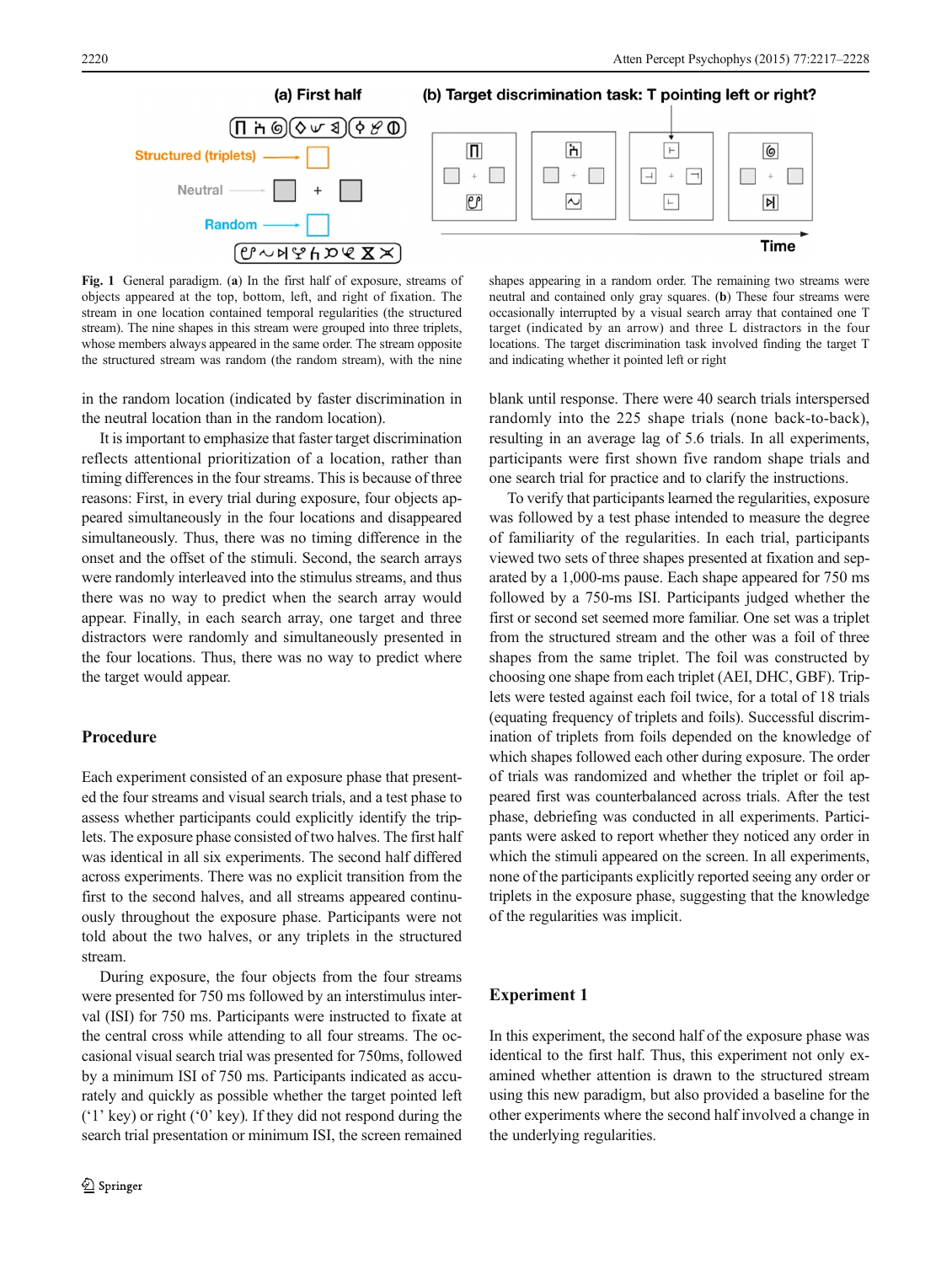#### <span id="page-4-0"></span>Stimuli and procedure

The first half of the exposure phase was described in General Methods above. The second half was identical to the first half (Figure [2a\)](#page-5-0). In all experiments, there was no explicit transition between the two halves, and all streams appeared continuously throughout the exposure phase. Participants ( $N = 22$ ) completed the exposure phase and the test phase described above.

# Results and discussion

At the test phase, triplets were chosen over foils on 59.8% (SD  $= 18.2\%$ ) of the time, revealing statistical learning [chance  $=$ 50%;  $t(21) = 2.54$ ,  $p = 0.02$ ,  $d = 0.54$ ]. This shows that in this new paradigm temporal regularities can be learned at one location despite the random and neutral stimuli appearing in the other locations.

The accuracy of the target discrimination task during visual search trials was  $79.7\%$  (SD =  $8.0\%$ ), and there was no reliable difference among the structured, random, and neutral locations via a one-way ANOVA  $[F(2,42) = 1.26, p = 0.29,$  $\eta_p^2$  = 0.06]. Thus, we used the response times (RTs) of only correct trials. RTs greater than 3SDs from the mean in each condition were trimmed (1.6% of all trials). The accuracy and inverse efficiency (RT divided by accuracy; Kristjánsson, Sigurjónsdóttir, & Driver, [2010](#page-10-0); Townsend & Ashby, [1983\)](#page-10-0) results for each location and each half of all experiments were attached in the Supplementary Material.

Target discrimination RTs were analyzed with a 3 (location: structured, random, neutral)  $\times$  2 (time: first half, second half) repeated-measures ANOVA. There was a main effect of location  $[F(2,42) = 6.71, p = 0.003, \eta_p^2 = 0.24]$  but no main effect of time  $[F(1,21) = 0.24, p = 0.63, \eta_p^2 = 0.01]$  or interaction  $[F(2,42) = 1.31, p = 0.28, \eta_p^2 = 0.06]$ . Planned comparisons revealed that RTs were reliably faster for targets in the structured location than in the random location in the first half $<sup>1</sup>$ </sup>  $[t(21) = 2.18, p = 0.04, d = 0.46]$  and also in the second half  $[t(21) = 2.55, p = 0.02, d = 0.54]$  of the exposure phase (Figure [2a](#page-5-0)). RTs also were faster in the structured location than in the neutral locations in the first half  $\lceil t(21) = 2.87, p = 0.01$ ,  $d = 0.61$ ] and in the second half  $\lceil t(21) = 2.93, p = 0.008, d =$ 0.63] of exposure. There was no reliable difference in RTs between the random and the neutral locations in both halves  $[t's < 1.5, p's > 0.15, d's < 0.30]$ . This suggests that attention is enhanced in the structured location, rather than suppressed in the random location.

Although the shapes were completely task irrelevant, targets appearing in the location of the structured stream were preferentially attended compared with targets in the random or neutral locations. This suggests that attention is enhanced at the location of temporal regularities. This baseline replicated the findings in Zhao et al. [\(2013](#page-11-0)) and validated the current paradigm.

#### Experiment 2

The goal of this experiment was to examine how persistent the attentional bias is in the presence of a change in the underlying regularities. Specifically, the change involved the removal of regularities in the previously structured stream.

#### Stimuli and procedure

The stimuli were identical to those in Experiment [1,](#page-3-0) except that in the second half of the exposure phase, the stimuli in the structured stream now appeared in a random order. In other words, there were two random streams in the second half (Figure [2b](#page-5-0)). Participants ( $N =$ 22) took part in this experiment.

# Results and discussion

Triplets were chosen over foils on  $55.6\%$  (SD = 12.4%) of test trials, which was reliably above chance  $\lceil t(21) = 2.11, p \le 0.05$ ,  $d = 0.12$ . This shows that participants were still able to recognize the triplets despite the fact that regularities were removed in the second half of the experiment.

The accuracy of the target discrimination task was  $83.2\%$  (SD = 6.9%), and there was no reliable difference among the locations via a one-way ANOVA (locations: structured, random, neutral)  $[F(2,42) = 0.61, p =$ 0.55,  $\eta_p^2 = 0.03$ . Thus, we used the RTs of the correct trials. RTs greater than 3 SDs from the mean were trimmed (1.4% of all trials).

Target discrimination RTs were analyzed with a 2 (experi-ment: [1](#page-3-0), 2)  $\times$  3 (location: structured, random, neutral)  $\times$  2 (time: first half, second half) mixed-effects ANOVA (between-subject: experiment; within-subject: location and time). There was a main effect of location  $[F(2,84) = 9.90, p < 0.001,$  $\eta_p^2$  = 0.19] but no main effect of experiment [F(1,42) = 0.15, p  $= 0.70$ ,  $\eta_p^2 = 0.003$ ], time [F(1,42) = 1.10, p = 0.30,  $\eta_p^2 =$ 0.03], or interaction  $[F(2,84) = 1.53, p = 0.22, \eta_p^2 = 0.04]$ . This suggests that the results of this experiment were not statistically different from those in Experiment [1](#page-3-0) where no change occurred.

A further 3 (location: structured, random, neutral)  $\times$ 2 (time: first half, second half) ANOVA revealed that

 $1$  The RT benefit in the structured location was not statistically different when the structured location was on the top, bottom, left, or right side of fixation  $[F(3) = 1.19, p = 0.31, \eta_p^2 = 0.02]$ .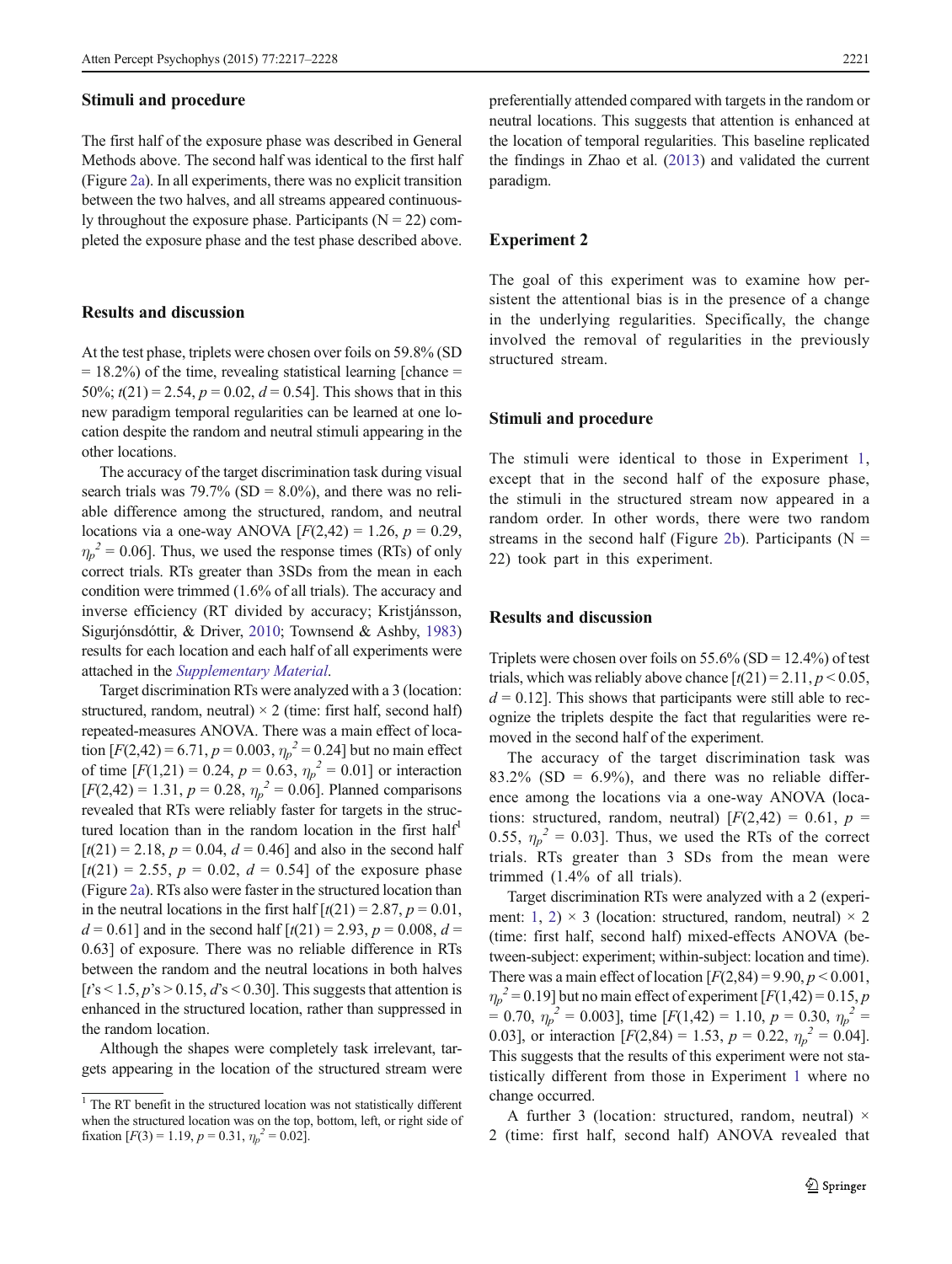<span id="page-5-0"></span>

Fig. 2 Results. (a) Experiment [1](#page-3-0). This served as a baseline where the second half of the exposure phase was identical to the first half. The graph shows mean response time in the visual search task as a function of whether the target appeared at the location of the structured stream, the random stream, or the neutral streams. (b) Experiment [2](#page-4-0). In the second half of exposure, the stimuli in the previously structured stream appeared in a random order. (c) Experiment 3. In the second half, the stimuli in the previously random stream appeared in triplets. (d) Experiment [4](#page-6-0). In the

there was a main effect of location  $[F(2,42) = 3.50, p]$  $= 0.04$ ,  $\eta_p^2 = 0.14$ ] but no main effect of time [F(1,21)  $= 1.09, p = 0.31, \eta_p^2 = 0.05$  or interaction  $[F(2,42) =$ 0.40,  $p = 0.68$ ,  $\eta_p^2 = 0.02$ . Moreover, RTs were reliably faster in the structured location than in the random location in the first half  $\lceil t(21) \rceil = 2.66$ ,  $p = 0.01$ , d  $= 0.57$ ] of exposure. More importantly, RTs also were reliably faster in the newly random location than in the initially random location in the second half  $[t(21) =$ 2.21,  $p = 0.04$ ,  $d = 0.47$  (Figure 2b). RTs also were faster in the structured location than in the neutral locations in the first half  $[t(21) = 2.15, p = 0.04, d =$ 0.46] but not between the newly random location and the initially random location in the second half  $[t(21) =$ 1.47,  $p = 0.15$ ,  $d = 0.31$ ]. There was no reliable difference in the RTs between random and neutral locations for both halves  $[t\text{'s}(21) < 0.5, p\text{'s} > 0.60, d\text{'s}$ 0.10]. Thus, attention seems to be enhanced in the structured location, rather than suppressed in the random location.

second half, the stimuli in the previously structured stream appeared in a random order, and the stimuli in the previously random stream appeared in triplets. (e) Experiment [5](#page-7-0). In the second half, the stimuli in the previously random stream were replaced by novel shapes that also appeared in a random order. (f) Experiment [6](#page-8-0). In the second half, the stimuli in the previously random stream were replaced by novel shapes that appeared in triplets. Error bars indicate  $\pm 1$  between-subjects SEM (\**p*)  $< 0.05, **p < 0.01, **p < 0.001, *p < 0.1$ 

These results suggest that attention was drawn to temporal regularities in the first half of exposure and persisted in the same location even after the regularities were removed.

## Experiment 3

An alternative explanation of the persistence effect in Experiment [2](#page-4-0) is that a change in the underlying regularities in the structured location was surprising and therefore held attention in that location. This means that rather than persisting in the same location, attention was drawn to the location because of the change in the statistical relationships among the stimuli. To address this alternative account, new regularities were introduced in the previously random stream and we examined whether attention shifted to the newly structured location. If the shift occurs, this suggests that a change in the statistical relationships in the stimuli can draw attention, discounting the persistence effect.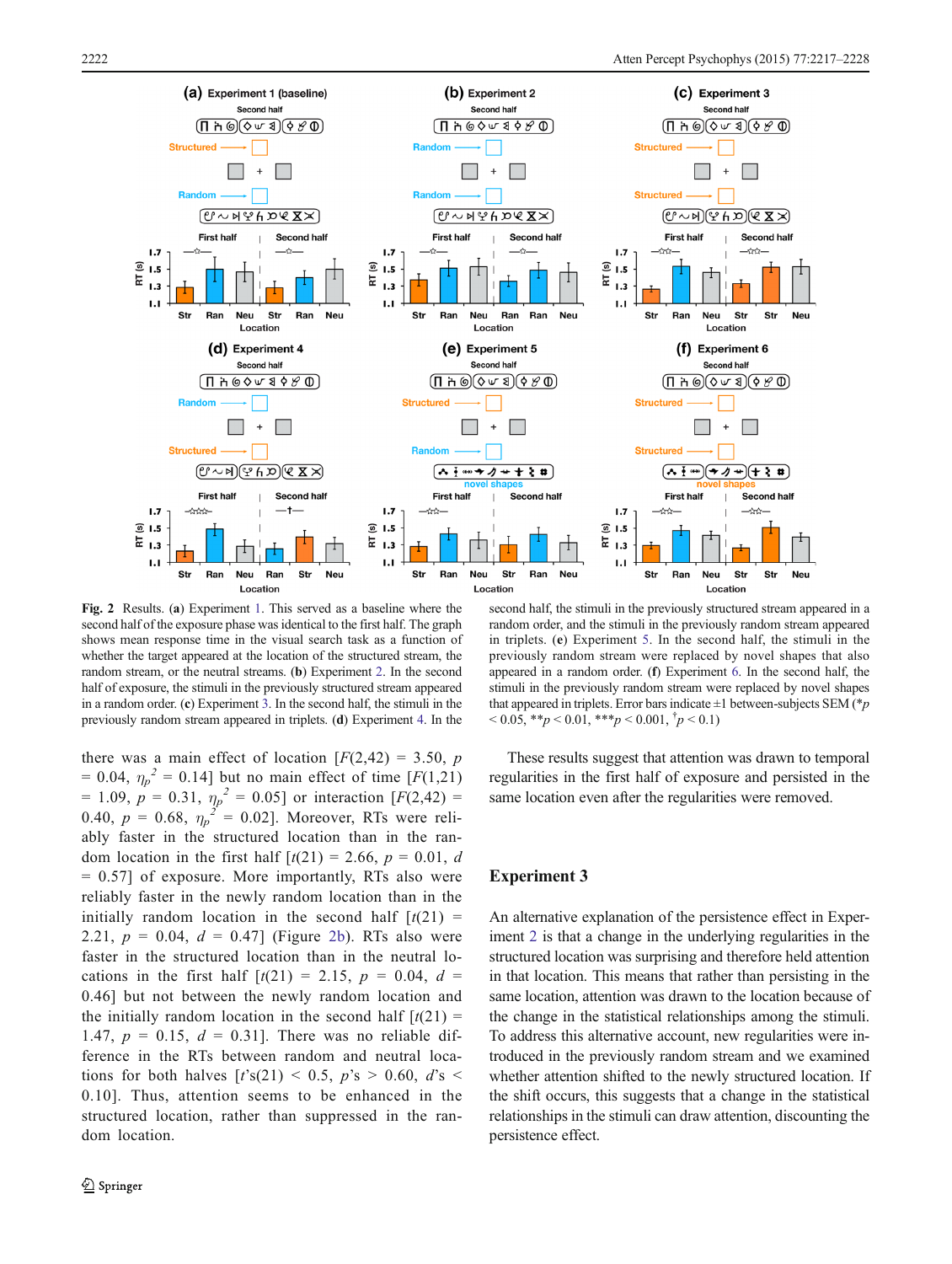#### <span id="page-6-0"></span>Stimuli and procedure

The stimuli were identical to those in Experiment [1,](#page-3-0) except that in the second half of the exposure phase, the stimuli in the random stream now appeared in triplets, as in the structured stream. In other words, there were two structured streams in the second half (Figure [2c](#page-5-0)). Participants ( $N = 44$ ) completed the exposure phase and the test phase for the initial triplets. Among those, 22 participants also completed the test phase for the newly introduced triplets.<sup>2</sup>

## Results and discussion

Triplets were chosen over foils on  $56.7\%$  (SD = 12.1%) of test trials, which was reliably above chance  $\lceil t(43) = 3.66, p <$ 0.001,  $d = 0.55$ , revealing robust learning of the regularities in the initially structured stream. The newly formed triplets in the second half were chosen over foils on  $51.7\%$  (SD = 12.9%) of test trials, which was not reliably above chance  $[t(21) = 0.64, p = 0.53, d = 0.14]$ , suggesting that the new regularities were not learned.

The accuracy of the target discrimination task was 80.6%  $(SD = 8.0\%)$ . There was a reliable difference among the locations via a one-way ANOVA  $[F(2,86) = 3.24, p = 0.04, \eta_p^2]$ 0.07]. The accuracy in the random location was lower (77.3%) than that in the structured location (82.2%)  $[t(43) = 2.27, p =$ 0.03,  $d = 0.34$ ], and also the neutral locations  $(81.5\%)$  [ $t(43) =$ 2.01,  $p = 0.05$ ,  $d = 0.30$ . This suggests that the faster RTs in the structured location, if found, were not driven by the speedaccuracy tradeoff. RTs of the correct trials were used, and those greater than 3SDs from the mean were trimmed (1.8% of all trials).

Target discrimination RTs were analyzed with a 2 (experi-ment: [1](#page-3-0), [3](#page-5-0))  $\times$  3 (location: structured, random, neutral)  $\times$  2 (time: first half, second half) mixed-effects ANOVA (between-subject: experiment; within-subject: location and time). There was a main effect of location  $[F(2,128) = 11.81, p \leq 11.81]$ 0.001,  $\eta_p^2$  = 0.16] but no main effect of experiment [ $F(1,64)$  = 0.14,  $p = 0.71$ ,  $\eta_p^2 = 0.002$ , time [ $F(1,64) = 0.48$ ,  $p = 0.49$ ,  $\eta_p^2$ = 0.008], or interaction  $[F(2,128) = 0.13, p = 0.88, \eta_p^2]$ 0.002]. This suggests that the results of this experiment were not statistically different from those in Experiment [1](#page-3-0) where no change occurred.

A further 3 (location: structured, random, neutral)  $\times$  2 (time: first half, second half) ANOVA revealed that there was a main effect of location  $[F(2,86) = 7.03, p = 0.001, \eta_p^2]$  $= 0.14$ ] but no main effect of time [ $F(1,43) = 1.13$ ,  $p = 0.29$ ,

 $\eta_p^2 = 0.03$ ] or interaction [F(2,86) = 0.91, p = 0.41,  $\eta_p^2$  = 0.02]. Moreover, RTs were reliably faster in the structured location than in the random location in the first half  $\lceil t(43) \rceil$ 3.31,  $p = 0.002$ ,  $d = 0.50$ . RTs also were reliably faster in the initially structured location than in the newly structured location in the second half  $[t(43) = 3.20, p = 0.003, d = 0.48]$ (Figure [2c](#page-5-0)). Moreover, RTs were faster in the structured location than in the neutral locations in the first half  $\lceil t(43) = 3.39, p$  $= 0.001, d = 0.51$ ] and in the second half  $\lceil t(43) = 2.13, p = 0.001$ 0.04,  $d = 0.32$ . There was no reliable difference in the RTs between random (or the newly structured location) and neutral locations  $[t\text{'s}(43) < 1.2, p\text{'s} < 0.23, d\text{'s} < 0.19]$ . Thus, attention seems to be enhanced in the structured location, rather than suppressed in the random location.

These results suggest that the newly formed regularities failed to capture attention, and attention was consistently drawn to the initially structured location throughout exposure. Thus, the persistence effect that was observed both in the current experiment and in Experiment [2](#page-4-0) was unlikely to be driven by a mere change in the statistical relationships in the stimuli.

#### Experiment 4

The first three experiments revealed a persistent attentional bias toward the initially structured location, even though the regularities disappeared (Experiment [2\)](#page-4-0) or new regularities were introduced in a different location (Experiment [3\)](#page-5-0) in the second half of the experiment. A remaining possibility for testing the persistence of the bias is to introduce both changes simultaneously and observe whether the combined perturbations to the stimuli shift attention away from the initially structured location.<sup>3</sup>

## Stimuli and procedure

The stimuli were identical to those in Experiment [1](#page-3-0), except that in the second half of the exposure phase, the stimuli in the random stream now appeared in triplets, and the stimuli in the structured stream now appeared in a random order (Figure [2d](#page-5-0)). Participants ( $N = 22$ ) took part in this experiment.

# Results and discussion

Triplets were chosen over foils on  $55.8\%$  (SD =  $11.9\%$ ) of test trials, which was reliably above chance  $\lceil t(21) = 2.28, p = 0.03$ .

<sup>&</sup>lt;sup>2</sup> The original Experiment 3 contained 22 participants who did not com-  $d = 0.49$ ], revealing robust learning of the regularities in the plete the test phase for the newly introduced triplets. As suggested by two reviewers, we collected additional 22 participants who completed the test phase. The same holds for Experiment 6.

<sup>&</sup>lt;sup>3</sup> We thank Justin Jungé and an anonymous reviewer for raising the idea for this experiment.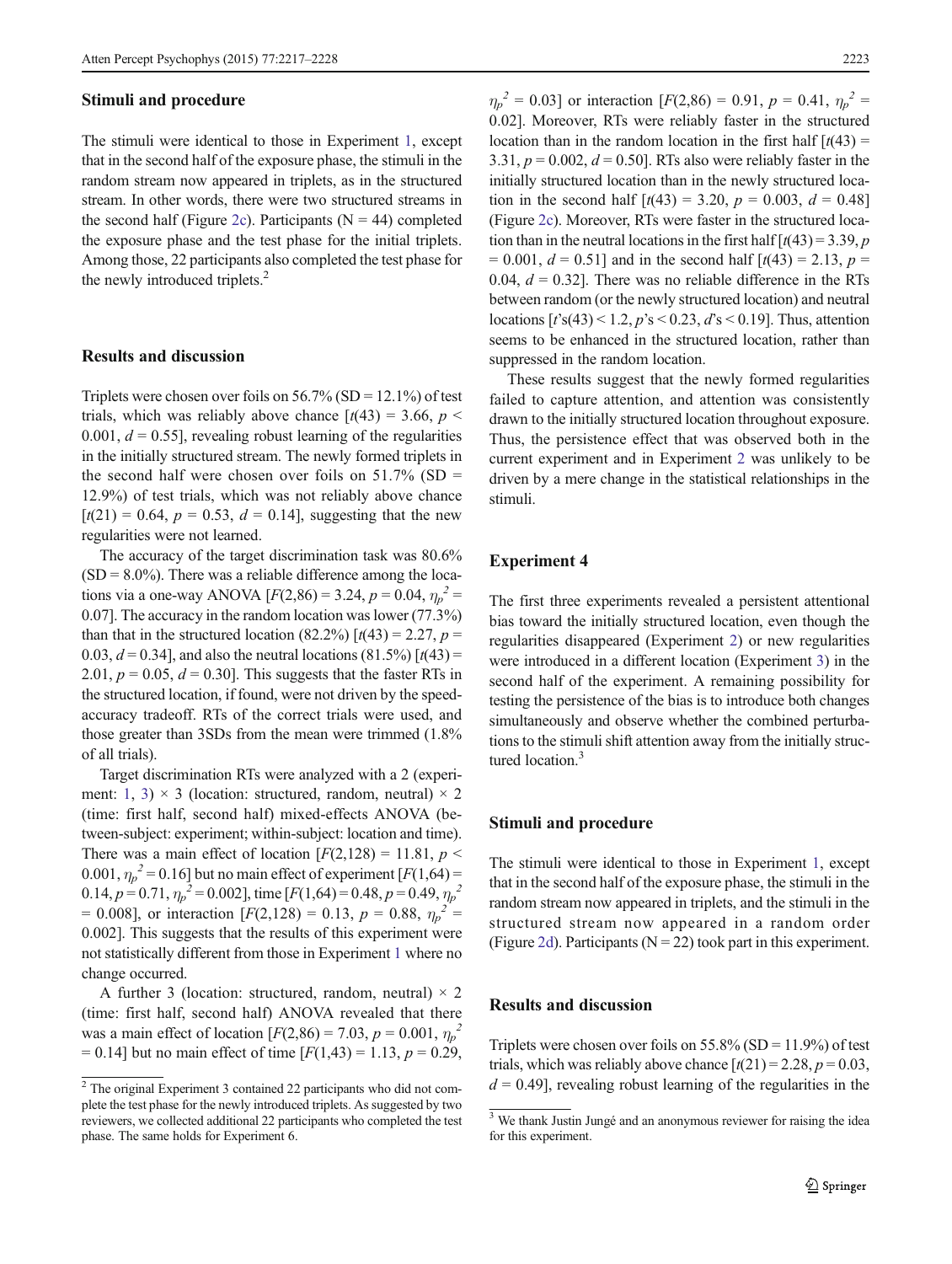<span id="page-7-0"></span>initially structured stream. The newly formed triplets in the second half were chosen over foils on  $53.0\%$  (SD =  $9.8\%$ ) of test trials, which was not reliably above chance  $\lceil t(21) \rceil$ 1.45,  $p = 0.16$ ,  $d = 0.31$ , suggesting that the new regularities were not learned.

The accuracy of the target discrimination task during visual search trials was  $79.0\%$  (SD =  $9.9\%$ ), and there was no reliable difference among the structured, random, and neutral locations via a one-way ANOVA  $[F(2,42) = 1.18, p = 0.32]$ ,  $\eta_p^2$  = 0.05]. Thus, we used the RTs of correct trials. RTs greater than 3 SDs from the mean in each condition were trimmed (1.7% of all trials).

Target discrimination RTs were analyzed with a 2 (experi-ment: [1](#page-3-0), [4](#page-6-0))  $\times$  3 (location: structured, random, neutral)  $\times$  2 (time: first half, second half) mixed-effects ANOVA (between-subject: experiment; within-subject: location and time). There was a main effect of location  $[F(2,84) = 12.18, p \leq$ 0.001,  $\eta_p^2 = 0.22$ ] but no main effect of experiment [ $F(1,42)$ ]  $= 0.48, p = 0.49, \eta_p^2 = 0.01$ , time [ $F(1,42) = 0.23, p = 0.64$ ,  $\eta_p^2 = 0.005$ , or interaction [F(2,84) = 0.04, p = 0.96,  $\eta_p^2$  = 0.001]. This suggests that the results of this experiment were not statistically different from those in Experiment [1](#page-3-0) where no change occurred.

A further 3 (location: structured, random, neutral)  $\times$  2 (time: first half, second half) ANOVA revealed that there was a main effect of location  $[F(2,42) = 8.93, p < 0.001, \eta_p^2]$  $= 0.30$ ] but no main effect of time  $[F(1,21) = 0.05, p = 0.83]$  $\eta_p^2 = 0.002$ ] or interaction [F(2,42) = 1.80, p = 0.18,  $\eta_p^2$  = 0.08]. Moreover, RTs were reliably faster in the structured location than in the random location in the first half  $[t(21) =$ 4.29,  $p < 0.001$ ,  $d = 0.91$ . However, RTs were not reliably faster in the previously structured location than in the previously random location in the second half  $[t(21) = 1.90, p =$ 0.07,  $d = 0.40$ ] (Figure [2d\)](#page-5-0). No other pair-wise comparisons were reliable  $[t\text{'s}(21) < 1.5, p\text{'s} < 0.14, d\text{'s} < 0.32]$ .

These results suggest that attention was initially drawn to the structured location, but the bias was weakened in the second half of exposure, as indicated by the lack of the reliable difference in RT between the previously structured location and the previously random location. The weakening of the bias could reflect the competition for attention from the newly formed regularities in the previously random location, coupled with the disappearance of the initial regularities in the previously structured location.

## Experiment 5

One barrier to processing the newly introduced regularities is that participants may become habituated to the noise in the random stream in the first half of exposure and block learning of new regularities in these stimuli later (Jungé et al., [2007](#page-10-0); Gebhart et al., [2009\)](#page-10-0). Such habituation is driven by two

factors: the initial exposure to the randomness of the stimuli in the random stream, or the fact that the same stimuli were presented throughout exposure. To tease these two factors apart, in this experiment novel shapes were introduced in the random stream in the second half of exposure. The goal was to examine whether attention still persists in the structured location in the presence of novel objects in another location.

## Stimuli and procedure

The stimuli were identical to those in Experiment [1](#page-3-0), except that in the second half of the exposure phase, the stimuli in the random stream were replaced by a new set of shapes appearing in a random order (Figure [2e](#page-5-0)). Participants ( $N =$ 22) took part in this experiment.

#### Results and discussion

Triplets were chosen over foils on  $58.8\%$  (SD =  $16.5\%$ ) of test trials, which was reliably above chance  $\lceil t(21) = 2.51, p = 0.02$ ,  $d = 0.54$ , revealing robust learning of the regularities in the structured stream.

The accuracy of the target discrimination task was 78.2%  $(SD = 9.7\%)$ , and there was no reliable difference among the locations via a one-way ANOVA  $[F(2,42) = 0.08, p = 0.92]$  $\eta_p^2$  = 0.004]. Thus, we used the RTs of the correct trials. RTs greater than 3 SDs from the mean were trimmed (1.4% of all trials).

Target discrimination RTs were analyzed with a 2 (experi-ment: [1](#page-3-0), 5)  $\times$  3 (location: structured, random, neutral)  $\times$  2 (time: first half, second half) mixed-effects ANOVA (between-subject: experiment; within-subject: location and time). There was a main effect of location  $[F(2,84) = 7.29, p = 0.001,$  $\eta_p^2$  = 0.15] but no main effect of experiment [F(1,42) = 0.21, p  $= 0.65$ ,  $\eta_p^2 = 0.005$ ], time [F(1,42) = 0.12, p = 0.73,  $\eta_p^2 =$ 0.003], or interaction  $[F(2,84) = 1.02, p = 0.37, \eta_p^2 = 0.02]$ . This suggests that the results of this experiment were not statistically different from those in Experiment [1](#page-3-0) where no change occurred.

A further 3 (location: structured, random, neutral)  $\times$  2 (time: first half, second half) ANOVA showed that there was a marginal effect of location  $[F(2,42) = 2.54, p = 0.09, \eta_p^2 =$ 0.11] but no effect of time  $[F(1,21) = 0.004, p = 0.95, \eta_p^2]$ 0.001] or interaction  $[F(2,42) = 0.24, p = 0.79, \eta_p^2 = 0.01]$ . RTs were reliably faster in the structured location than in the random location in the first half  $[t(21) = 2.84, p = 0.01, d =$ 0.60] but not in the second half  $\left[t(21) = 1.42, p = 0.17, d = 0.17\right]$ 0.30] (Figure [2e\)](#page-5-0). No other pair-wise comparisons were reliable  $[t\text{'s}(21) < 1.92, p\text{'s} < 0.06, d\text{'s} < 0.41].$ 

These results suggest that attention was initially biased toward the structured location, but the bias was weakened in the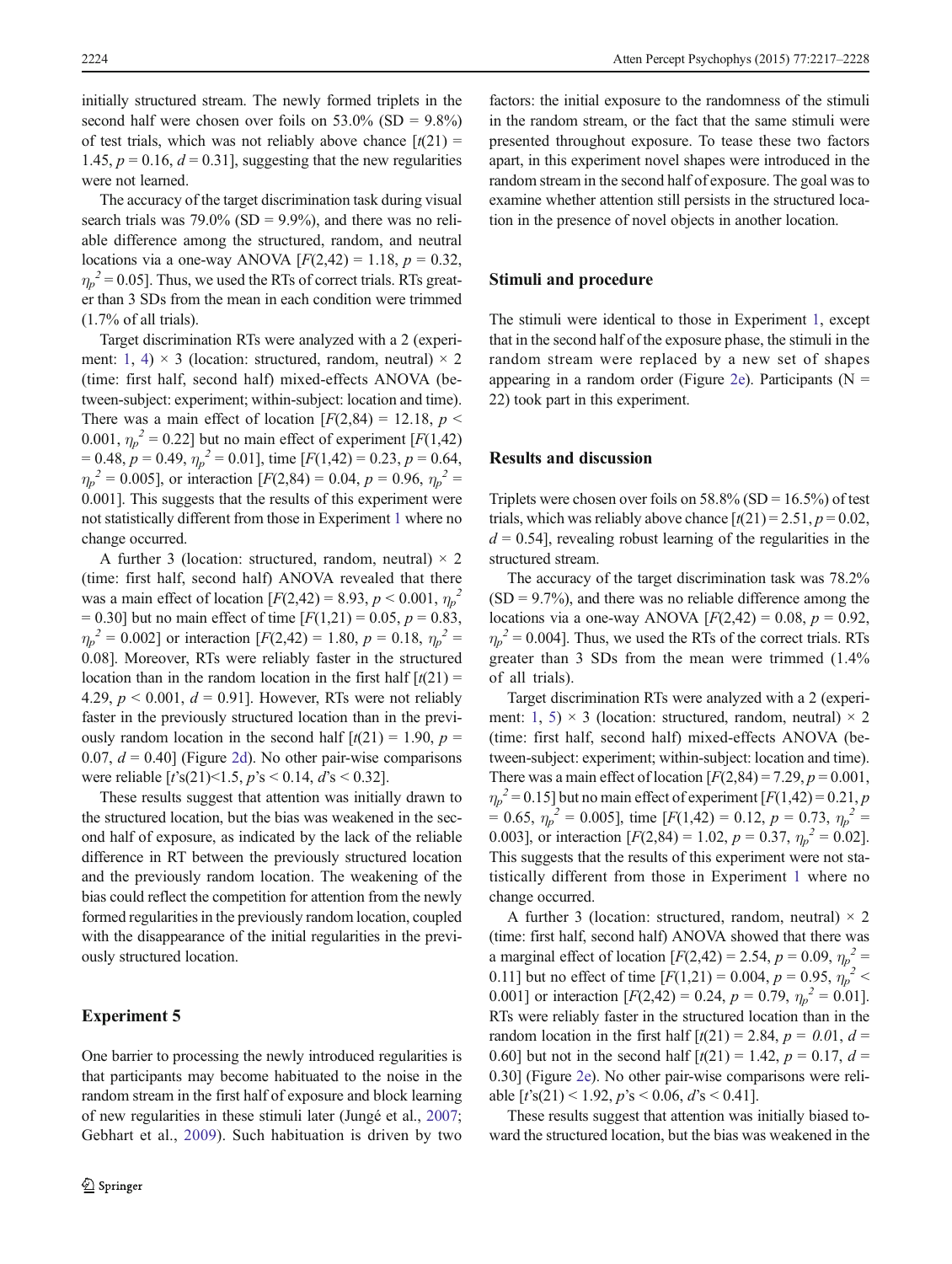<span id="page-8-0"></span>second half of exposure when novel random shapes were introduced in the random location.

## Experiment 6

The weakening of the attentional bias to regularities in Experiment [5](#page-7-0) suggests that novel objects can be detected during the second half of exposure. This raises the possibility that even after the initial exposure to noise, learning of novel objects may occur later on. Thus, in the final experiment novel shapes were introduced in the random location in the second half of exposure, as in Experiment [5.](#page-7-0) More importantly, these novel shapes now appeared in triplets in the previously random location. With the change of stimuli and structure, we examined the additive effect of novel shapes and new regularities on attention. The prediction is that the appearance of novel objects draws attention and shifts the bias away from the initially structured location. However, we have found that introducing new regularities in the random location did not shift the attentional bias (Experiment [3\)](#page-5-0). Therefore, a competing prediction is that introducing new regularities in novel shapes does not alter the attentional bias. To determine which prediction holds true, the final experiment examined whether the attentional bias was weakened in the presence of new regularities embedded in novel shapes appearing in the previously random location.

#### Stimuli and procedure

The stimuli were identical to those in Experiment [5,](#page-7-0) except that in the second half of the exposure phase, the novel shapes now appeared in triplets, as in the structured stream. In other words, there were two structured streams in the second half (Figure [2f](#page-5-0)). Participants ( $N = 44$ ) completed the exposure phase and the test phase for the initial triplets. Among those, 22 participants also completed the test phase for the newly introduced triplets.

# Results and discussion

Triplets were chosen over foils on  $58.0\%$  (SD = 14.8%) of test trials, which was reliably above chance  $\left[t(43) = 3.56, p \right]$ 0.001,  $d = 0.54$ , revealing robust learning of the regularities in the initially structured stream. The newly formed triplets in the second half were chosen over foils on  $49.2\%$  (SD = 13.1%) of test trials, which was not different from chance  $[t(21) = 0.27, p = 0.79, d = 0.06]$ , suggesting that the new regularities were not learned.

The accuracy of the target discrimination task was 82.3%  $(SD = 6.8\%)$ , and there was no reliable difference among the locations via a one-way ANOVA  $[F(2,86) = 0.85, p = 0.43]$  $\eta_p^2$  = 0.02]. Thus, we used the RTs of the correct trials. RTs greater than 3 SDs from the mean were trimmed (1.8% of all trials).

Target discrimination RTs were analyzed with a 2 (experi-ment: [1](#page-3-0), 6)  $\times$  3 (location: structured, random, neutral)  $\times$  2 (time: first half, second half) mixed-effects ANOVA (between-subject: experiment; within-subject: location and time). There was a main effect of location  $[F(2,128) = 13.35, p <$ 0.001,  $\eta_p^2$  = 0.17], but no main effect of experiment [ $F(1,64)$  = 0.02,  $p = 0.89$ ,  $\eta_p^2 < 0.001$ ], time [ $F(1,64) = 0.14$ ,  $p = 0.71$ ,  $\eta_p^2$  $= 0.002$ ], or interaction  $[F(2,128) = 1.53, p = 0.22, \eta_p^2 = 0.02]$ . Comparing the current results to those in Experiment [5,](#page-7-0) there was a main effect of location  $[F(2,128) = 10.73, p$  $<$  0.001,  $\eta_p^2 = 0.14$ ] but no main effect of experiment  $[F(1,64) = 0.40, p = 0.53, \eta_p^2 = 0.006]$ , time  $[F(1,64) =$ 0.02,  $p = 0.89$ ,  $\eta_p^2 < 0.001$  or interaction  $[F(2, 128) =$ 1.53,  $p = 0.22$ ,  $\eta_p^2 = 0.02$ . This suggests that the results of this experiment were not statistically different from those in Experiment [1](#page-3-0) or Experiment [5](#page-7-0).

A further 3 (location: structured, random, neutral)  $\times$  2 (time: first half, second half) ANOVA showed that there was an effect of location  $[F(2,86) = 8.37, p < 0.001, \eta_p^2 = 0.16]$  but no main effect of time  $[F(1,43) = 0.02, p = 0.89, \eta_p^2 < 0.001]$  or interaction  $[F(2,86) = 0.46, p = 0.63, \eta_p^2 = 0.01]$ . RTs were reliably faster in the structured location than in the random location in the first half  $[t(43) = 3.13, p =$ 0.003,  $d = 0.47$ ]. RTs also were reliably faster in the initially structured location than in the newly structured location in the second half  $[t(43) = 3.02, p = 0.004, d =$ 0.46] (Figure [2f](#page-5-0)). Moreover, RTs were faster in the structured location than in the neutral locations in the first half  $[t(43) = 2.18, p = 0.04, d = 0.33]$  and in the second half  $[t(43) = 2.20, p = 0.03, d = 0.33]$ . There was no reliable difference in the RTs between random (or the newly structured location) and neutral locations  $[t's(43) < 1.8, p's < 0.09, d's < 0.26]$ . Thus, attention seems to be enhanced in the structured location, rather than suppressed in the random location.

These results suggest that attention was consistently drawn to the temporal regularities in the structured stream throughout exposure. Critically, new regularities in novel shapes emerging in the second half of exposure failed to capture attention. This finding is inconsistent with that in Experiment [5](#page-7-0) where the attentional bias to the initially structured location was weakened after novel shapes appeared in the random location. However, the current finding is consistent with that in Experiment [3,](#page-5-0) where newly introduced regularities did not shift attention away from the initially structured location. The current results again show that the newly introduced regularities fail to draw attention, even though the regularities appear in novel shapes.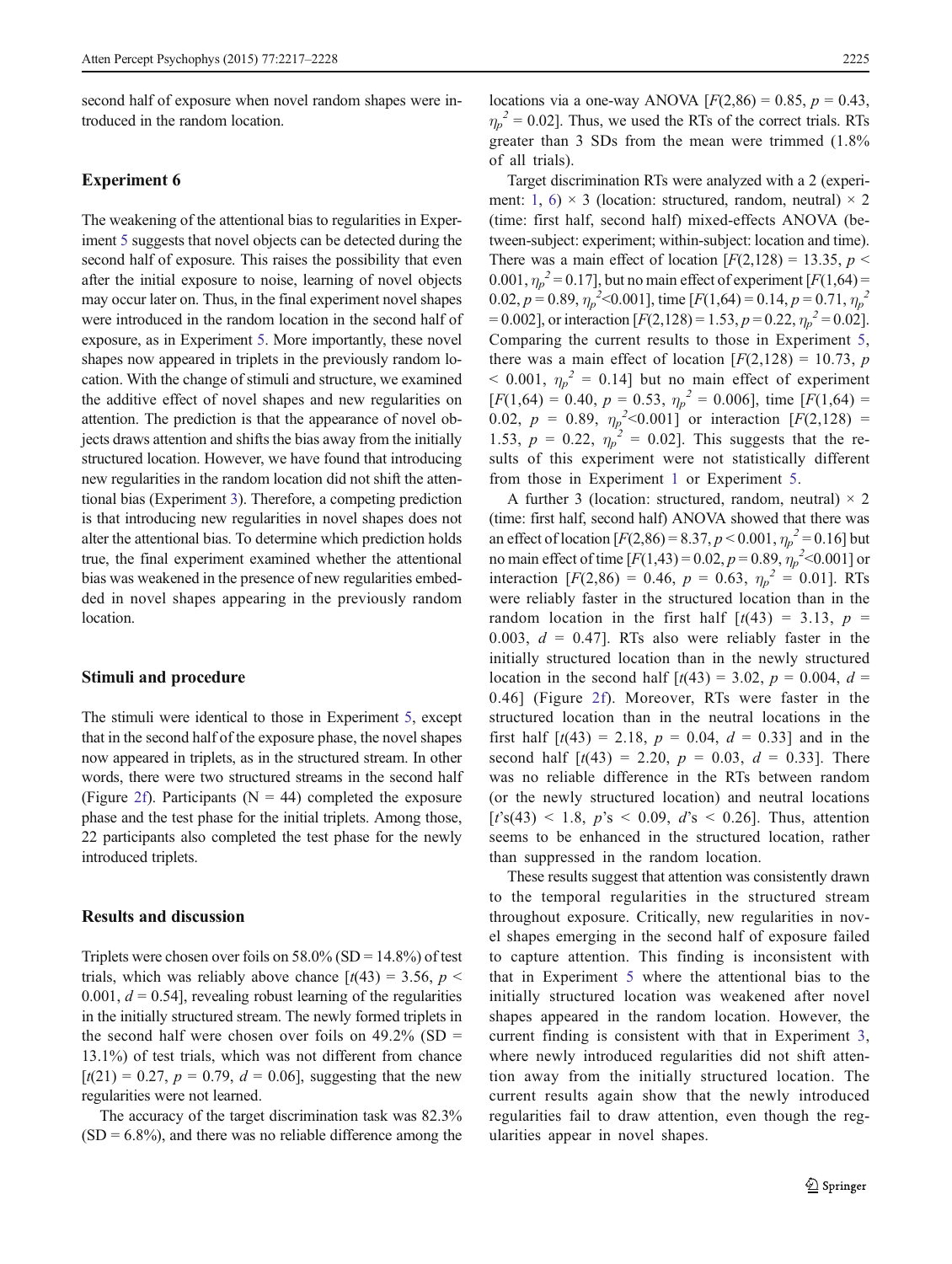#### General discussion

Our goal was to examine the persistence of the attentional bias to regularities in the presence of changes in the underlying structure of the stimuli. Across six experiments, visual search was consistently facilitated in the spatial location containing temporal regularities in the first half of the exposure phase. This suggests that attention was initially biased toward regularities. In all experiments, none of the participants explicitly noticed the regularities, suggesting that the attentional bias to regularities was implicit. This bias persisted in the structured location in the second half of exposure when no change occurred (Experiment [1](#page-3-0)), when the regularities were removed (Experiment [2](#page-4-0)), or when new regularities embedded in the original or novel stimuli emerged in the previously random location (Experiments [3](#page-5-0) and [6\)](#page-8-0). The facilitation of visual search in the structured location was driven by an enhancement of attention to the structured stream, rather than the suppression of the random location.

One reason of the persistence effect is to ensure the successful learning of the regularities upon initial exposure. Because the stimuli in the initial structured stream were complex (i.e., each triplet contained three arbitrary objects presented in a fixed order, and the stream contained three triplets presented in a random order), knowledge of the regularities might be imperfect given the duration of exposure in the experiment. Indeed, the performance of the test phase was never above 60% across our experiments. Such imperfect knowledge may drive attention to the structured stream to allow more learning to occur in the second half of the experiment. In other words, the processing of regularities was enhanced through implicit attentional control mechanisms when new information was presented in a different location. This enhancement can be facilitated by a close-loop interaction between learning and attention, in that more selective attention allows for more learning and more learning results in a stronger attentional focus. Thus, attention persisted in the structured location in order to allow the exploitation of regularities that had not been sufficiently acquired.

The pattern of results across all six experiments was similar, and there was no interaction between any experiment and the baseline Experiment [1.](#page-3-0) Nonetheless, in Experiments [4](#page-6-0) and [5](#page-7-0) the RT difference between the previously structured and random locations was no longer statistically significant in the second half of exposure, but the numerical difference still remained. While this result does not necessarily indicate the dissipation of the attentional bias, the lack of statistical difference reflects the weakening of the attentional bias to the previously structured location in the second half. Thus, the attentional bias to regularities was reduced when the initial regularities were removed in the structured location and new regularities were introduced in the previously random location (Experiment [4\)](#page-6-0) or when novel random shapes appeared in

the random location (Experiment [5](#page-7-0)). This suggests that the attentional bias to regularities persisted in our experiments, but it was sensitive to certain environmental changes.

The findings from the six experiments revealed two interesting aspects of the persistence of the attentional bias to regularities in the context of change. First, neither removing regularities in the initially structured location (Experiment [2\)](#page-4-0), nor introducing new regularities in the initially random location (Experiment [3](#page-5-0)) influenced the attentional bias to regularities, but the combination of the two changes (Experiment [4](#page-6-0)) weakened the bias. Second, neither the presence of novel stimuli (Experiment [6\)](#page-8-0), nor the continued presence of random stimuli in the random location (Experiment [1](#page-3-0)) influenced the attentional bias, but the combination of the two (Experiment [5\)](#page-7-0) weakened the bias.

The persistence of the bias in Experiments [3](#page-5-0) and [6](#page-8-0) offers insights on how multiple sources of structure are prioritized for processing during statistical learning. That is, when two sources of regularities are present, the initial encounter of regularities in one location may have blocked learning of subsequent new regularities in a different location. Any information irrelevant to the initial regularities may be blocked for processing through selective attention (Broadbent, [1958;](#page-10-0) Conway, Cowan, & Bunting, [2001\)](#page-10-0). This is consistent with previous studies on statistical learning that also demonstrate the blocking of subsequent new information by the exposure to the initial structure (Gebhart et al., [2009](#page-10-0); Weiss, Gerfen, & Mitchel, [2009\)](#page-11-0). Participants in Experiments [3](#page-5-0) and [6](#page-8-0) failed to learn the new regularities based on their performance in the test phase. This is not surprising, because these new regularities were never prioritized in the second half of exposure. However, learning of the new regularities may still be possible if the exposure is extended (Gebhart et al., [2009](#page-10-0)). This also suggests that statistical learning may proceed in a serial manner from one structured stream to another, and regularities in a different stream will only be processed when the initial regularities have been learned.

The weakening of the bias in Experiment [4](#page-6-0) suggests detection of new regularities is possible if the original regularities in the structured location were no longer present. The removal of the initial regularities thus seems critical to the acquisition of subsequent new regularities. However, the removal of regularities alone was not sufficient to weaken the attentional bias to the initial regularities (Experiment [2\)](#page-4-0), and in fact the bias was equally strong in both halves of exposure. This persistence effect is consistent with previous studies on probabilistic cueing which showed that attention was persistently drawn to a spatial location in which targets were initially more likely to appear (Jiang et al., [2013](#page-10-0); Jiang et al., [2014\)](#page-10-0). The removal of the initial regularities coupled with the addition of new regularities reduced the attentional bias, but the bias had not reversed. That is, the RT in the visual search task was still numerically lower when targets appeared in the initially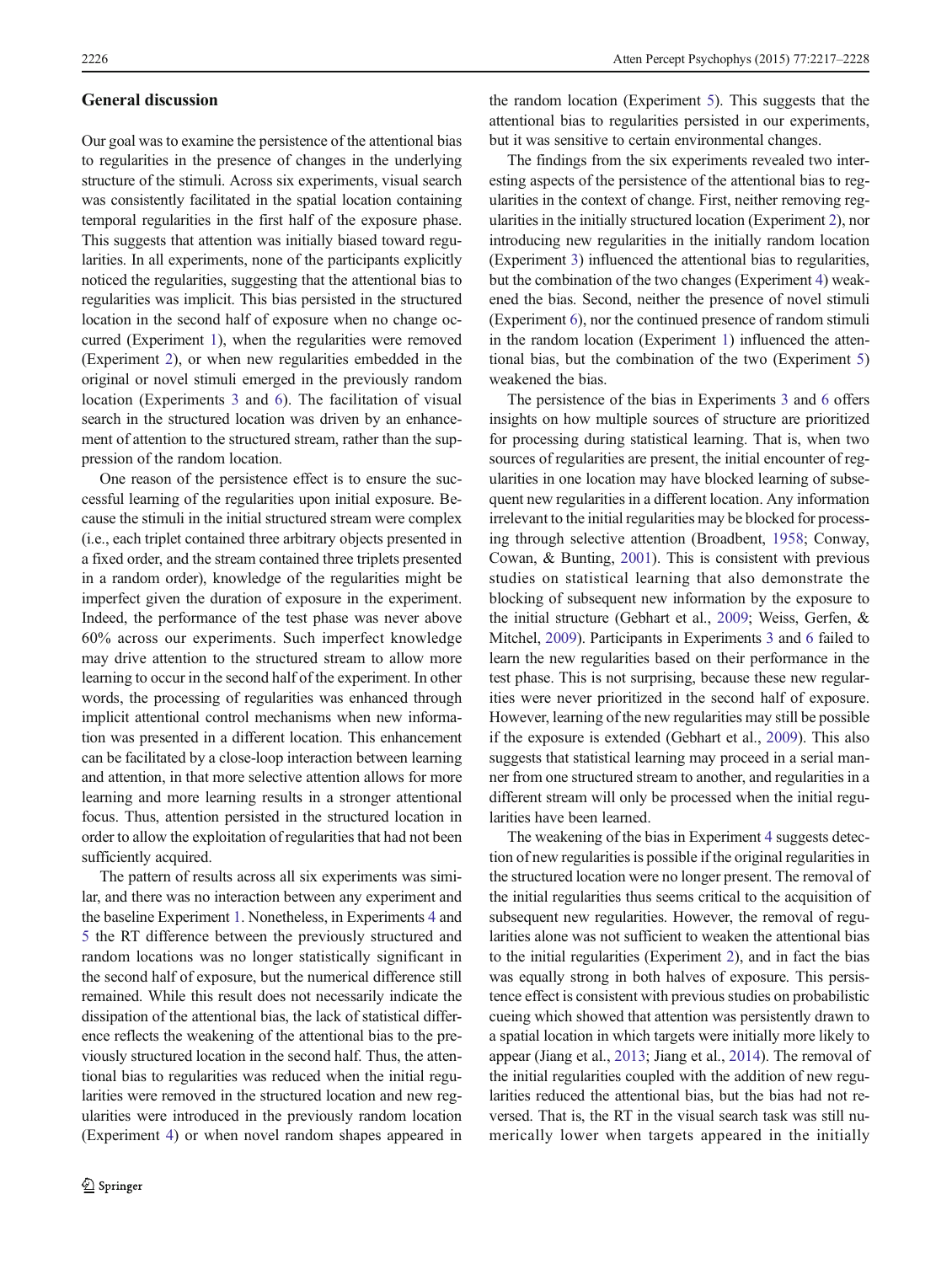<span id="page-10-0"></span>structured location than in the initially random location. It remains to be tested whether extending the exposure to the newly introduced regularities would eventually shift attention from the initial regularities to the new regularities, and result in the successful learning of the new regularities.

The weakening of the attentional bias to regularities in Experiment [5](#page-7-0) suggests that the presence of novel random stimuli can capture attention, even though stimulus novelty alone (Experiment [6\)](#page-8-0) or randomness alone (Experiment [1\)](#page-3-0) had no impact on the attentional bias. The result in Experiment [5](#page-7-0) is inconsistent with that in Experiment [6,](#page-8-0) where novel structured stimuli failed to shift the attentional bias. One explanation for this inconsistency involves the rapid detection of regularities. In Experiment [6,](#page-8-0) when the visual system encounters the novel shapes in the second half of exposure, it may have quickly detected some reliable co-occurrences between the novel shapes. Such detection may trigger the implicit blocking of further processing of the new regularities, allowing attention to return to the initial regularities. However, in Experiment [5](#page-7-0) because the novel shapes are random (lacking regularities), this blocking mechanism may not be triggered, and as a result attention is drawn to the novel shapes (Johnston et al., 1990). If this is true, then with sufficient exposure to novel random shapes attention may eventually return to regularities in the structured location. More studies are needed to examine this account.

In our experiments, the changes in the underlying regularities in the stimulus stream included not only an alteration of the order in which the shapes appeared, but also a complete replacement with new objects. Future investigation is needed to identify other circumstances under which the attentional bias to regularities shifts. For example, the bias may dissipate after extensive exposure to regularities in the absence of change. In fact, Zhao & Turk-Browne (in preparation) conducted a study in which the duration of the Experiment [1](#page-3-0) was tripled. They found that attention was initially biased toward the structured location in the first epoch of the experiment, but in the third epoch attention gradually shifted to the random location. This suggests that the attentional bias for regularities is transient over a longer timescale.

# Conclusions

We found that attention was initially drawn to regularities, and this bias persisted when no change occurred, when the regularities were removed, or when new regularities emerged. However, the attentional bias was weakened when the initial regularities were removed and new regularities were introduced, or when novel random stimuli were presented. Overall, the results suggest that the attentional bias to regularities was persistent but also sensitive to changes in the information in the environment. The current finding provides new insights

into how statistical learning is maintained and updated in a changing environment.

Acknowledgments For helpful conversations, the authors thank Nicholas B. Turk-Browne, Richard Aslin, József Fiser, James Enns, Justin Jungé, and the Zhao Lab. The authors thank Yu Luo and James Jiang for assistance with data collection. This work was supported by NSERC Discovery Grant RGPIN-2014-05617 (to JZ).

#### References

- Baker, C. I., Olson, C. R., & Behrmann, M. (2004). Role of attention and perceptual grouping in visual statistical learning. Psychological Science, 15, 460–466.
- Broadbent, D. E. (1958). Perception and communication. New York: Oxford University Press.
- Campbell, K. L., Zimerman, S., Healey, M. K., Lee, M., & Hasher, L. (2012). Age differences in visual statistical learning. Psychology and Aging, 27, 650–656.
- Chun, M. M., & Jiang, Y. (1998). Contextual cueing: Implicit learning and memory of visual context guides spatial attention. Cognitive Psychology, 36, 28–71.
- Conway, C. M., & Christiansen, M. H. (2006). Statistical learning within and between modalities pitting abstract against stimulus-specific representations. Psychological Science, 17, 905–912.
- Conway, A. R., Cowan, N., & Bunting, M. F. (2001). The cocktail party phenomenon revisited: The importance of working memory capacity. Psychonomic Bulletin & Review, 8, 331–335.
- Fiser, J., & Aslin, R. N. (2001). Unsupervised statistical learning of higher-order spatial structures from visual scenes. Psychological Science, 12, 499–504.
- Gebhart, A. L., Aslin, R. N., & Newport, E. L. (2009). Changing structures in midstream: Learning along the statistical garden path. Cognitive Science, 33, 1087–1116.
- Jiang, Y. V., Swallow, K. M., Rosenbaum, G. M., & Herzig, C. (2013). Rapid acquisition but slow extinction of an attentional bias in space. Journal of Experimental Psychology: Human Perception and Performance, 39, 87–99.
- Jiang, Y. V., Won, B. Y., & Swallow, K. M. (2014). First saccadic eye movement reveals persistent attentional guidance by implicit learning. Journal of Experimental Psychology: Human Perception and Performance, 40, 1161–1173.
- Johnston, W. A., Hawley, K. J., Plew, S. H., Elliott, J. M., & DeWitt, M. J. (1990). Attention capture by novel stimuli. Journal of Experimental Psychology: General, 119, 397–411.
- Jungé, J. A., Scholl, B. J., & Chun, M. M. (2007). How is spatial context learning integrated over signal versus noise? A primacy effect in contextual cueing. Visual Cognition, 15, 1–11.
- Kristjánsson, Á., Sigurjónsdóttir, Ó., & Driver, J. (2010). Fortune and reversals of fortune in visual search: Reward contingencies for pop-out targets affect search efficiency and target repetition effects. Attention, Perception, & Psychophysics, 72(5), 1229–1236.
- Lew-Williams, C., & Saffran, J. R. (2012). All words are not created equal: Expectations about word length guide infant statistical learning. Cognition, 122, 241–246.
- Saffran, J. R., Aslin, R. N., & Newport, E. L. (1996). Statistical learning by 8-month-old infants. Science, 274, 1926–1928.
- Townsend, J. T., & Ashby, F. G. (1983). The Stochastic Modelling of Elementary Psychological Processes. Cambridge: Cambridge University Press.
- Turk-Browne, N. B., Jungé, J. A., & Scholl, B. J. (2005). The automaticity of visual statistical learning. Journal of Experimental Psychology: General, 134, 552–564.